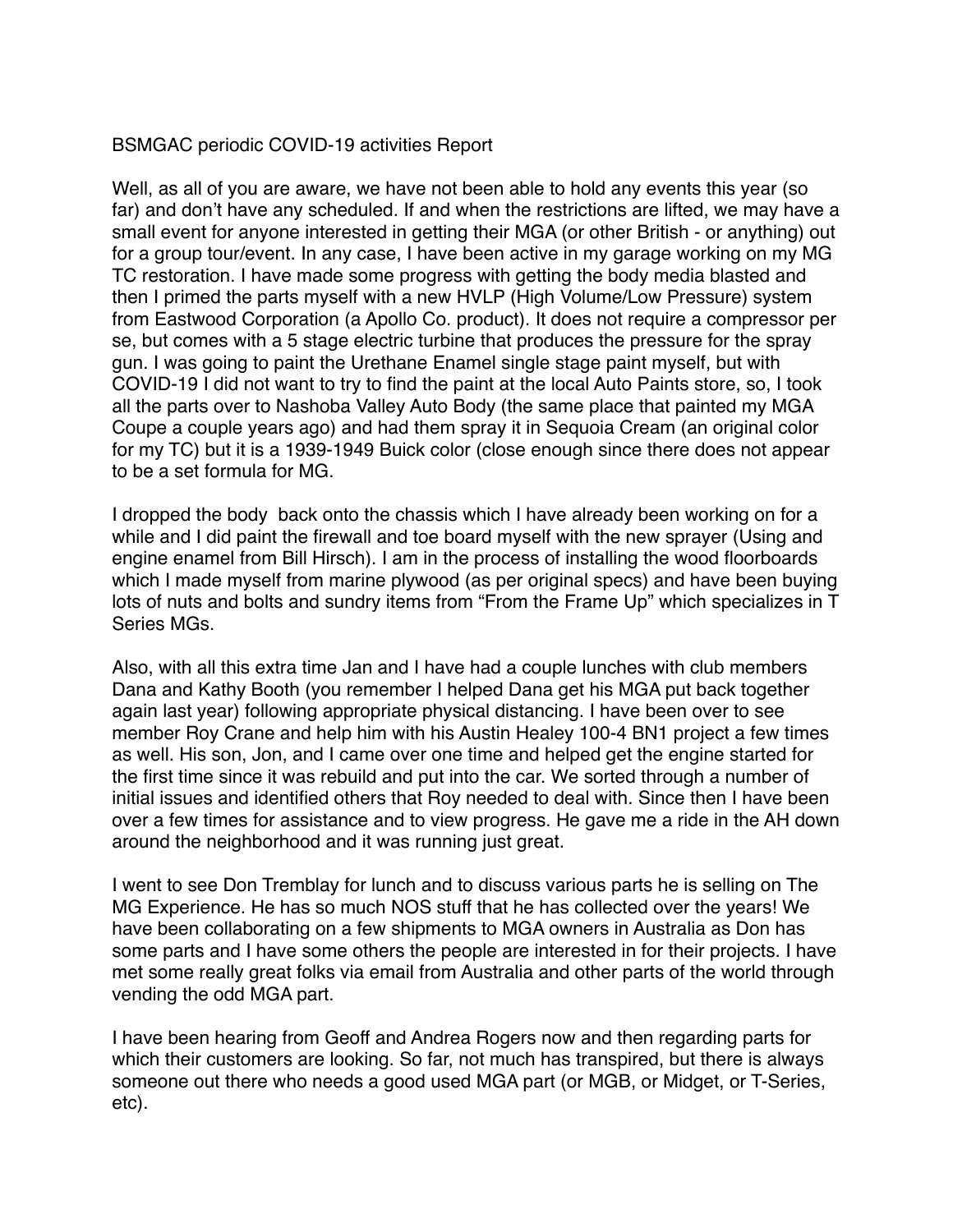Dana Booth has acquired a 1937 Packard and has been sending me photos of his progress with the engine. Apparently someone had removed some of the main bearing caps before the car was put in storage and now Dana has been able to examine the cylinder bores, and put the main caps on and turn the engine through a few times to ensure nothing is stuck. The entire car requires restoration or at least servicing to get it running again, so, we shall see how Dana progresses.

One of the things that is very time consuming is the restoration of hardware on an old British car. I like to use the original hardware with the correct labeling from the original manufacturer when I can. Don is similar and does a terrific job of cleaning the nuts and bolts and having the cadmium plated before putting them on the car. It is amazing how many odd bits I find on cars as I work on them. There are course thread metric (there was no metric on the MGA or MGB), course SAE (Standard American Engineering) threaded nuts and bolts (again, only coarse thread was on the transmission into aluminum housings), and the odd stainless steel bolt, usually coarse thread) that someone put in to help prevent it from being seized by corrosion. I have been using liberal amounts of anti-seize on all my nuts and bolts so that sometime in the future, if someone takes the car apart again they will not have parts that must be cut away to service the car. One of the difficult parts of restoring an old British car is that a lot of the nuts and bolts are not common to the US. There is Whitworth threads, Fine Metric thread (called Mad Metric), and British Standard Fine thread which is different than SAE. Fortunately there are vendors who can supply many of these odd nuts and bolts new such as McMaster Carr and British Fasteners as well as companies that specialize in British cars like Abingdon Spares, Moss Motors, and From The Frame Up, among others.

I have also talked with several club members on the phone over the past couple months, just to stay in touch. I talked with Phil Roy, John Hall, Judy Pruitt, and Dick Fabrizio among others. I am sure I am leaving off some, so, don't be offended. Please feel free to reach out and call or come for a visit to keep the interest alive in our beloved MGAs and other British cars. I hope all are doing well and able to get out from time to time to drive their cars. Stay safe out there!

Safety Fast,

Jack Horner President, Bay State MGA Club

Roy's AH 100-4 BN1 project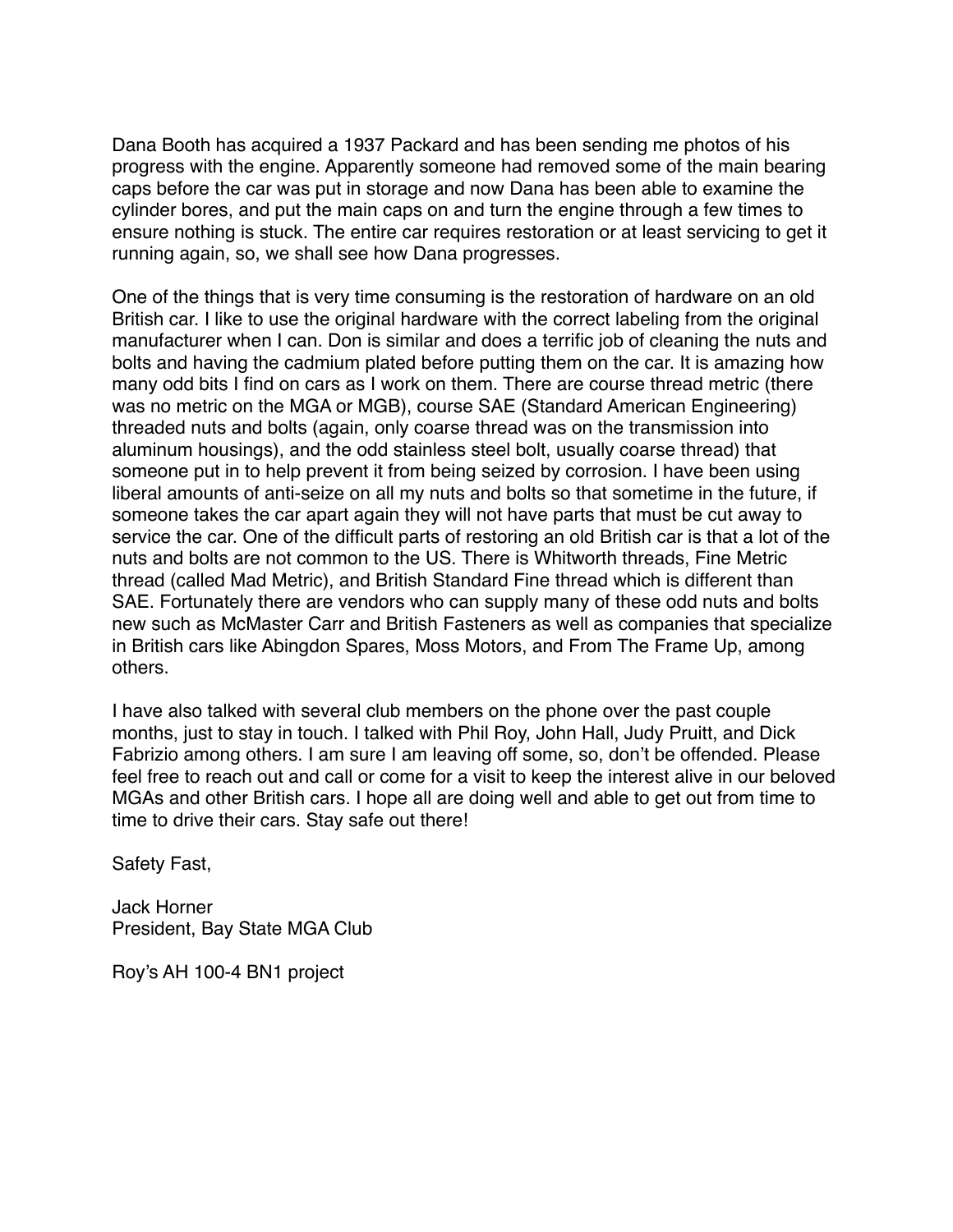